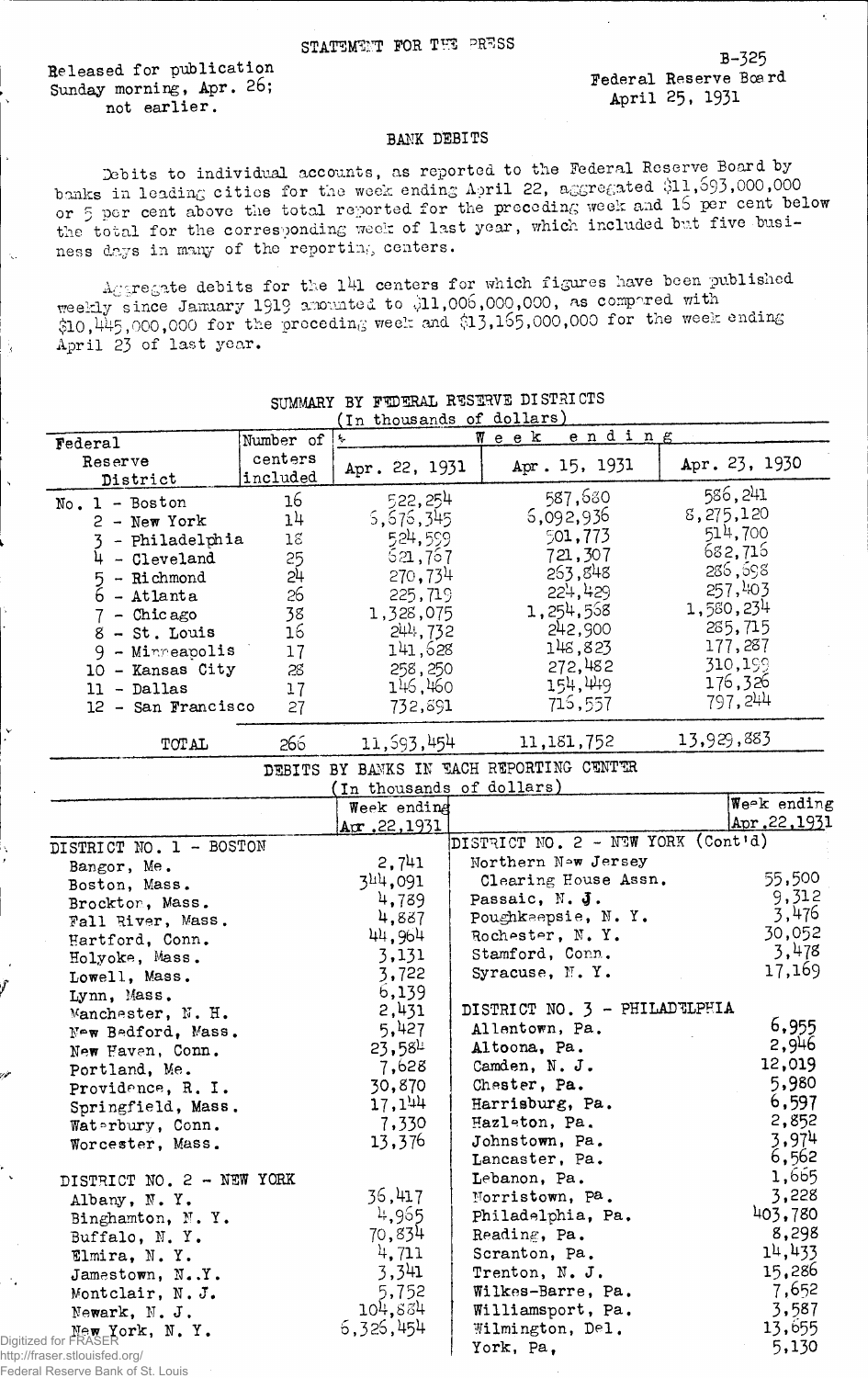|  |  | DEBITS BY BANKS IN EACH REPORTING CENTER                                                                        |  |
|--|--|-----------------------------------------------------------------------------------------------------------------|--|
|  |  |                                                                                                                 |  |
|  |  | the contract of the contract of the contract of the contract of the contract of the contract of the contract of |  |

|                                        | B-325a          |                                             |                 |
|----------------------------------------|-----------------|---------------------------------------------|-----------------|
|                                        | Week ending     | (In thousands of dollars)                   | Week ending     |
|                                        | Apr. 22,1931    |                                             | Apr. 22, 1931   |
| DISTRICT NO. 4 - CLEVELAND             |                 | DISTRICT NO. 6 - ATLANTA (Cont'd)           |                 |
| Akron, Ohio                            | 18,575          | Elberton, Ga.                               | 190             |
| Butler, Pa.                            | 2,284           | Hattiesburg, Miss.                          | 1,399           |
| Canton, Chio                           | 8,547           | Jackson, Miss.                              | 4,481           |
| Cincinnati, Ohio                       | 76,963          | Jocksonville, Fla.                          | 16,480          |
| Cleveland, Ohio                        | 142,237         | Knoxville, Tenn.                            | 5,552           |
| Columbus, Ohio                         | 40,927          | Macon, Ga.                                  | 3,048           |
| Dayton, Ohio                           | 19,834          | Meridian, Miss.                             | 1,569           |
| Erie, Pa.                              | 7,732           | Miami, Fla.                                 | 5,223           |
| Franklin, Pa.                          | 903             | Mobile, Ala.                                | 6,709           |
| Greensburg, Pa.                        | 1,796           | Montgomery, Ala.                            | 4,360           |
| Hamilton, Ohio                         | 2,575           | Nashville, Tenn.                            | 17,248          |
| Homestead, Pa.                         | 877             | Newnan, Ga.                                 | 356             |
| Lexington, Ky.                         | 4,161           | New Orleans, La.                            | 62,276          |
| Lima, Ohio                             | 2,583           | Pensacola, Fla.                             | 1,524           |
| Lorain, Ohio                           | 1,055           | Savannah, Ga.                               | 6,708           |
| Middletown, Ohio                       | 2,037           | Tampa, Fla.                                 | 7,060           |
| Oil City, Pa.                          | 3,247           | Valdosta, Ga.                               | 709             |
| Pittsburgh, Pa.                        | 215,604         | Vicksburg, Miss.                            | 1,106           |
| Springfield, Ohio                      | 4,367           |                                             |                 |
| Steubenville, Ohio                     | 1,734           | DISTRICT NO. 7 - CHICAGO                    | 823             |
| Toledo, Ohio                           | 40,759          | Adrian, Mich.                               | 3,450           |
| Warren, Ohio                           | 1,870           | Aurora, Ill.                                |                 |
| Wheeling, W. Va.                       | 8,121           | Battle Creck, Mich.                         | 5,007<br>2,223  |
| Youngstown, Ohio                       | 10,603          | Bay City, Mich.                             | 3,893           |
| Zanesville, Ohio                       | 2,265           | Bloomington, Ill.                           | 9,766           |
|                                        |                 | Cedar Rapids, Ia.<br>Champaign-Urbana, Ill. | 3,058           |
| DISTRICT NO. 5 - RICHMOND              |                 | Chicago, Ill.                               | 803,298         |
| Asheville, N. C.                       | 2,816           | Danville, Ill.                              | 2,528           |
| Baltimore, Md.                         | 91,518          | Davenport, Ia.                              | 11,556          |
| Charleston, S. C.                      | 3,972           | Decatur, Ill.                               | 4,064           |
| Charleston, W. Va.<br>Charlotte, N. C. | 9,977<br>10,618 | Des Moines, Iowa                            | 19,247          |
| Columbia, S. C.                        | 4,804           | Detroit, Mich.                              | 219,239         |
| Cumberland, Md.                        | 1,731           | Dubuque, Iowa                               | 3,040           |
| Danville, Va.                          | 1,327           | Flint, Mich.                                | 7,709           |
| Durham, N. C.                          | 4,752           | Fort Wayne, Ind.                            | 9,154           |
| Greensboro, N. C.                      | 4,133           | $Gary$ , Ind.                               | 3,646           |
| Greenville, S. C.                      | 3,703           | Grand Rapids, Mich.                         | 16,348          |
| Hogerstown, Md.                        | 2,386           | Green Bay, Wis.                             | 3,030           |
| Huntington, W. Va.                     | 4,090           | Hammond, Ind.                               | 2,159           |
| Lynchburg, Va.                         | 3,601           | Indianapolis, Ind.                          | 39,225          |
| Newport News, Va.                      | 2,403           | Jackson, Mich.                              | 7,255           |
| Norfolk, Va.                           | 11,600          | Kalamazoo, Mich.                            | 5,632           |
| Portsmouth, Va.                        | 947             | Lansing, Mich.                              | 6,031           |
| Raleigh, N. C.                         | 3,498           | Mason City, Iowa                            | 2,498           |
| Richmond, Va.                          | 27,776          | Milwoukee, Wis.                             | 60,019          |
| Roanoke, Va.                           | 6,717           | Moline, Ill.                                | 3,597           |
| Spartanburg, S. C.                     | 2,782           | Muscatine, Iowa                             | 1,219           |
| Washington, D. C.                      | 56,283          | Oshkosh, Wis.                               | 2,586           |
| Wilmington, N. C.                      | 2,810           | Peoria, Ill.                                | 11,521          |
| Winston-Salem, N. C.                   | 6,490           | Rockford, Ill.                              | 6,632           |
|                                        |                 | Saginaw, Mich.                              | 5,499           |
| DISTRICT NO. 6 - ATLANTA               |                 | Sheboygan, Wis.                             | 3,154<br>12,116 |
| Albany, Ga.                            | 685             | Sioux City, Iowa                            | 11,328          |
| Atlanta, Ga.                           | 33,786          | South Bend, Ind.                            | 8,259           |
| Augusta, Ga.                           | 4,759           | Springfield, Ill.                           | 4,364           |
| Birmingham, Ala.                       | 27,180          | Terro Haute, Ind.                           | 3,892           |
| Brunswick, Ga.                         | 616             | Waterloo, Iowa                              |                 |
| Chattanooga, Tenn.                     | 9,719           |                                             |                 |
| Columbus, Ga.                          | 2,502<br>464    |                                             |                 |
| Dothan, Ala.                           |                 |                                             |                 |

Digitized for FRASER<br>http://fraser.stlouisfed.org/<br>Federal Reserve Bank of St. Louis

i.

 $\ddot{\phantom{1}}$ 

 $\bar{\psi}$ 

 $\tilde{\lambda}$ 

l,

 $\hat{\mathbf{v}}$ 

 $\ddot{\phantom{0}}$ 

i.

 $\frac{1}{2}$ 

 $\frac{1}{2}$ 

 $\frac{1}{2}$ 

e na